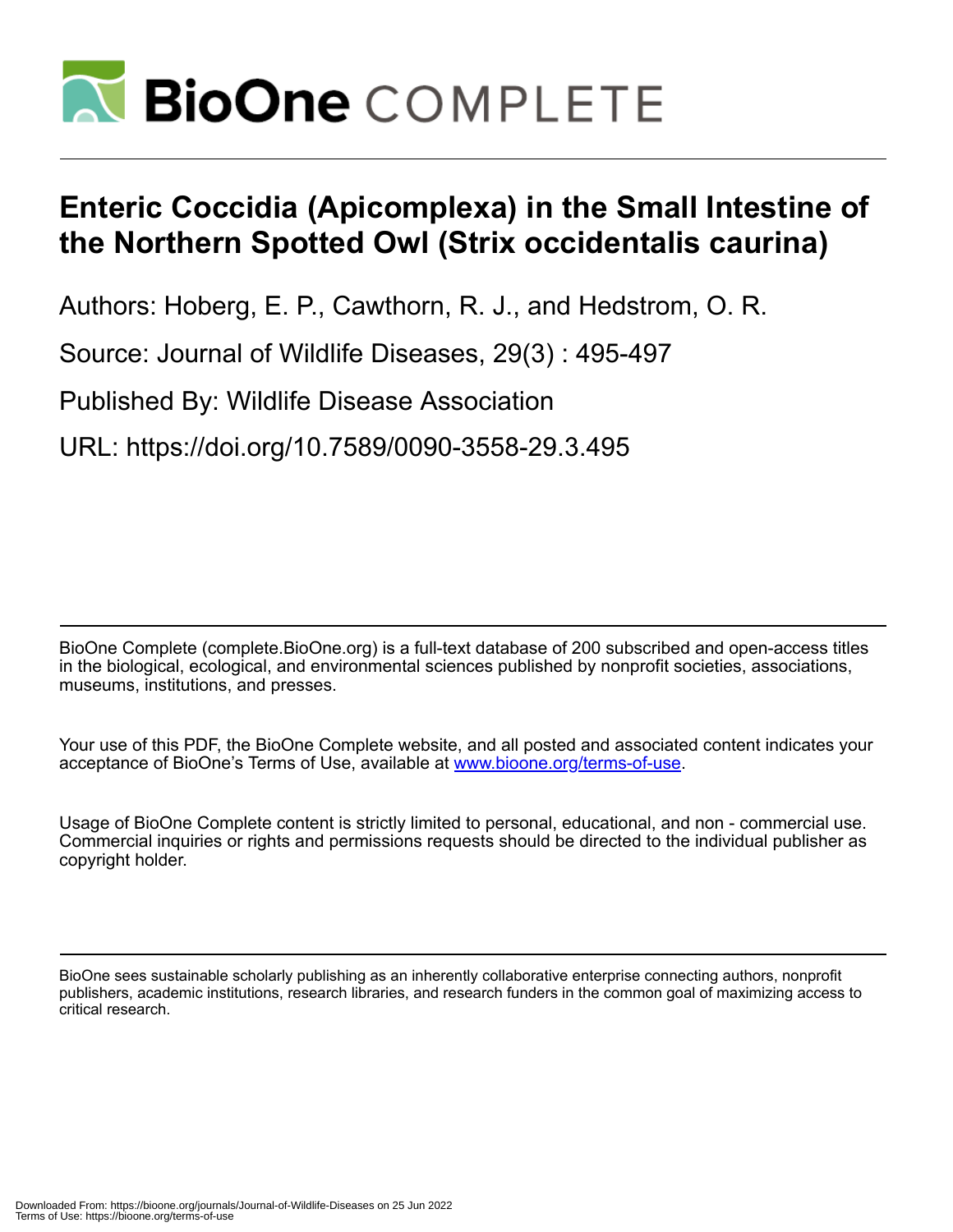## **Enteric Coccidia (Apicomplexa) in the Small Intestine of the Northern Spotted Owl (Strix occidentalis caurina)**

**E. P. Hoberg,'4 R. J. Cawthorn,2 and 0. R. Hedstrom,3** 'Biosystematic Parasitology Laboratory, Agricultural Research Service, U.S. Department of Agriculture, Beltsville Agricultural Research Center, Beltsville, Maryland 20705, USA; **<sup>2</sup>** Department of Pathology and Microbiology, Atlantic Veterinary College, University of Prince Edward Island, Charlottetown, Prince Edward Island, Canada C1A 4P3; <sup>3</sup> College of Veterinary Medicine, Oregon State University, Corvallis, Oregon 97331, USA. 4 Corresponding author

ABSTRACT: Sporulated oocysts (mean dimen sions =  $13.0 \times 10.8 \mu m$ ) and sporocysts (11.3  $\times$ 5.5  $\mu$ m) of a coccidian resembling *Frenkelia* sp. or *Sarcocystis* sp. were present in the lamina **propria of** the small intestine of a naturallyinfected northern spotted owl *(Strix occidentalis caurina)* collected near Medford, Oregon (USA). Dimensions of these oocysts and sporocysts appear to be considerably smaller than those from other sarcocystid species with avian definitive hosts. Additionally, numerous devel opmental stages and unsporulated oocysts (mean dimensions  $22.8 \times 17.8 \,\mu\text{m}$  of a possible species of *Isospora* also were observed in the intestinal epithelium. This constitutes the first report of enteric coccidia from spotted owls. Neither par asite appeared to cause the death of the bird.

*Key words: Strix occidentalis caurina,* northern spotted owl, *Frenkelia* sp., *Sarcocystis* sp., intestinal coccidia.

The northern spotted owl *(Strix occidentalis caurina)* has been the focus of a continuing ecological confrontation in the old-growth forests of the Pacific Northwest (USA) (Simberloff, 1987). Although detailed knowledge of the biology of spotted owls has developed as a consequence of this debate (Forsman et al., 1984; Gutiérrez and Carey, 1985), until recently there has been a paucity of information con cerning parasitism. Hoberg et a!. (1989) and Gutiérrez (1989) conducted studies of parasitic helminths and hemoprotozoans, respectively, but there have been no previous reports of enteric coccidia from spotted owls as summarized by Cawthorn et a!. (1984) and Levine (1986).

In the present study we report the discovery of at least two genera of enteric coccidia from a juvenile female spotted owl submitted to the Veterinary Diagnostic Laboratory (VDL, College of Veterinary Medicine, Oregon State University,

Corvallis, Oregon, USA) in November 1985. The owl, found dead near Medford, Oregon (approximately  $42^{\circ}16'N$ ;  $122^{\circ}50'$ W), had been wearing a radio transmitter for the preceding 4 mo as part of a study of juvenile dispersal in western Oregon (Miller and Meslow, 1985). The owl was necropsied within 2 days of death, having been transported from the field on ice and stored at 4 C for a short period immediately prior to examination. Fresh tissues and feces were not examined. Tis sue specimens from the liver, spleen, kidney, lung, heart, brain, small intestine, and gizzard were fixed in 10% neutral buffered formalin, embedded in paraffin, sectioned at  $5 \mu m$ , and stained with hematoxylin and eosin. A few sporulated oocysts containing sporocysts and sporozoites of a *Frenkelia*like parasite (or *Sarcocystis)* were observed in the small intestine (Figs. 1, 2). Numerous developmental stages of an other unidentified coccidian also were found in intestinal epithelium (Figs. 1 to 4). Because *Frenkelia* and *Sarcocystis* are known only from the subepithelium, these stages may represent a species of *Isospora.* Representative tissue sections were deposited in the U.S. National Parasite Collection (No. 82810), U.S. Department of Agriculture, Agricultural Research Service, Biosystematic Parasitology Laboratory, Beltsville, Maryland (USA).

The level of infection by the *Frenkelia*like organism appeared to be minimal. Few sporulated oocysts (containing two sporocysts each with four sporozoites) were observed in the lamina propria. Thin-walled oocysts  $(n = 10)$  (Figs. 1, 2) measured 12.4 to 15.5  $\mu$ m (mean  $\pm$  SD = 13  $\pm$  0.997)  $\times$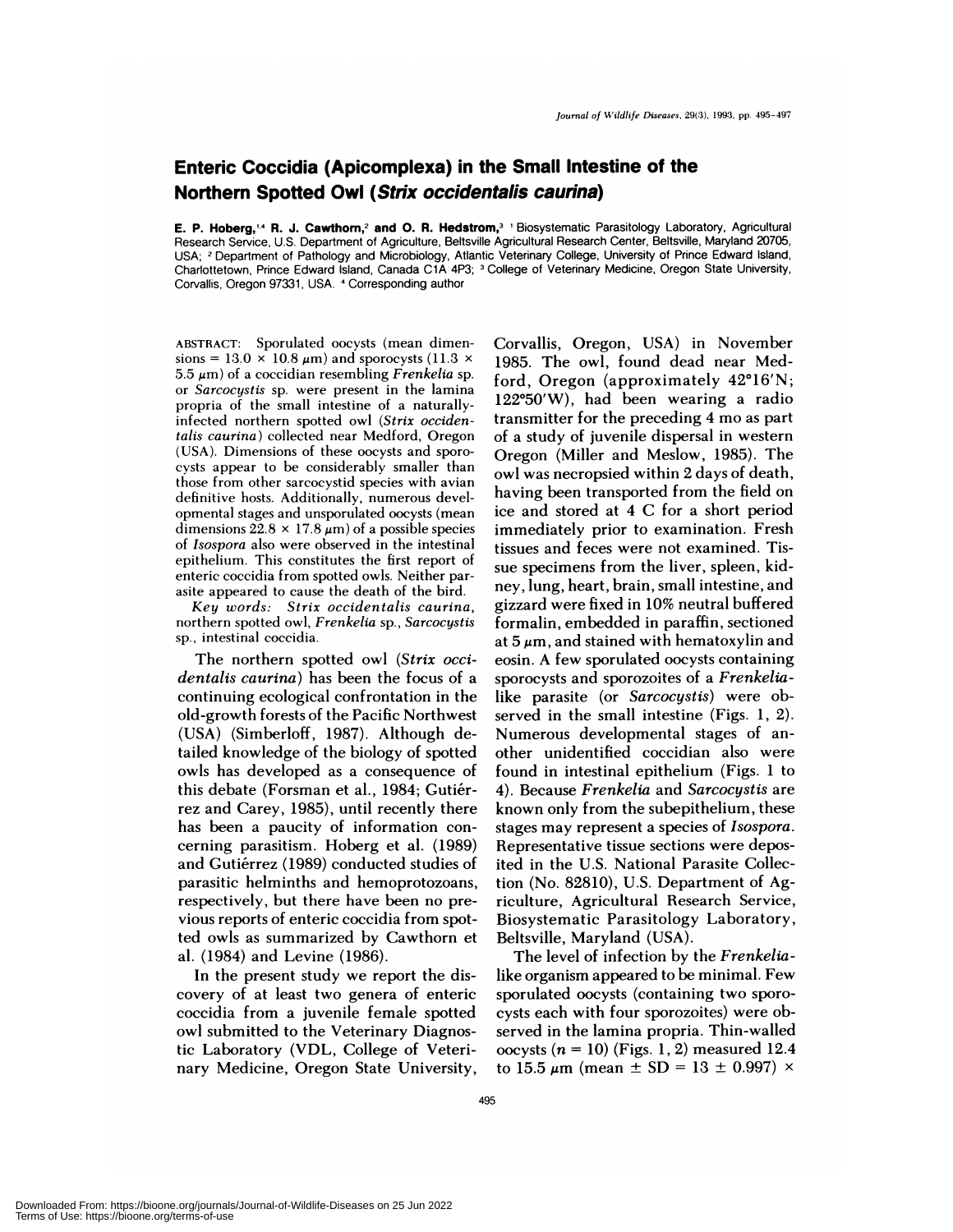

FIGURES 1 to 4. Enteric stages of a *Frenkelia* sp. like organism and an unidentified coccidian shown in tissue sections from the intestinal epithehium of a northern spotted owl, *Strix occidentalis caurina.* All preparations are with hematoxyhin and eosin. Figure 1. Sporulated oocyst of a *Frenkelia-like* coccidian (open arrow) and developing and unsporulated 00 cysts of an unidentified coccidian (black arrows). Bar **<sup>=</sup>** 25 m. Figure 2. Sporulated oocyst of a *Frenkelia*like organism (open arrow) with two sporocysts visible within the oocyst wall; also, developing oocyst of an unidentified coccidian (black arrow). Bar =  $10 \mu m$ . Figure 3. Microgametocyte (open arrow) and oocyst lacking differentiated wall (black arrow) attributable to an unidentified coccidian. Bar = 15  $\mu$ m. Figure 4. Unsporulated oocyst of an unidentified coccidian (black arrow). Bar =  $15 \mu m$ .

9.3 to 12.4 (10.8  $\pm$  0.776); sporocysts (n = 3) were 11 to 12  $\mu$ m (11.3  $\pm$  0.577)  $\times$  5 to 6  $\mu$ m (5.5  $\pm$  0.701) and had a shape index (length/width) of 1.83 to 2.4; sporozoites could not be accurately measured. A Steida body or sporocyst residuum was not observed. Few unsporulated oocysts were observed and microgametocytes and asexual stages attributable to this coccidian were not identified.

Another coccidian was even more nu merous in the intestinal villi. Parasites were located above the nucleus of the epithelial cells and primarily at or near the tips of

the villi. Microgametocytes, macrogametocytes, along with developing oocysts (with poorly differentiated walls), and un sporulated oocysts were observed (Figs. 1 to 4). These latter stages were distinctly larger than those attributed to the *Frenkelia-like* organism. Microgametocytes *(n* = 10) measured 7.8 to 10.4  $\mu$ m (mean  $\pm$  $SD = 9.8 \pm 0.91$  in diameter (Fig. 3); developing oocysts  $(n = 10)$  with distinctly granular margins were 15.5 to 18.6  $\mu$ m  $(17.2 \pm 1.09)$  in diameter (Figs. 1, 3, 4); and unsporulated oocysts with well differentiated walls  $(n = 10)$  were 20.2 to 27.9  $\mu$ m (22.8 ± 2.64) × 17.8 to 23.3  $\mu$ m (19.7  $\pm$  1.75) (Figs. 1, 4). Oocysts and developmental stages were distributed largely near the tips of the villi and were not observed in the crypts.

Development and sporulation in situ are characteristic of species of *Frenkelia* and *Sarcocystis* in avian definitive hosts (Cawthorn et a!., 1984; Lindsay et a!., 1987; Lindsay and Blagburn, 1989). Life cycle studies and experimental transmission would be necessary for generic and species-level identification of the sarcocystid from spotted owls. However, based on comparisons of the oocysts and sporocysts these specimens apparently are not a nominal species among these genera. The two valid species of *Frenkelia (F. glareoli, F. microti)* typically occur in *Buteo* spp. in the Palearctic and Holarctic regions, re spectively. Sporocysts of *F. microti* in North America are larger and differ in shape index (1.1 to 1.5) from those found in spotted owls (Upton and McKown, 1992). Although four of the five species of *Sarcocystis* from raptors occur in strigiforms *(S. rauschorum, S. dispersa, S. scotti,* and *S.sebeki)* the oocysts and sporocysts of these generally are larger and less elongate than those reported in the present study (Cawthorn et al., 1984).

Transmission of the *Frenkelia-like* or ganism from spotted owls is likely to involve rodent intermediate hosts. Microtine rodents *(Phenacomys longicaudus, Clethrionomys* spp.), sciurids *(Glaucomys sa-*